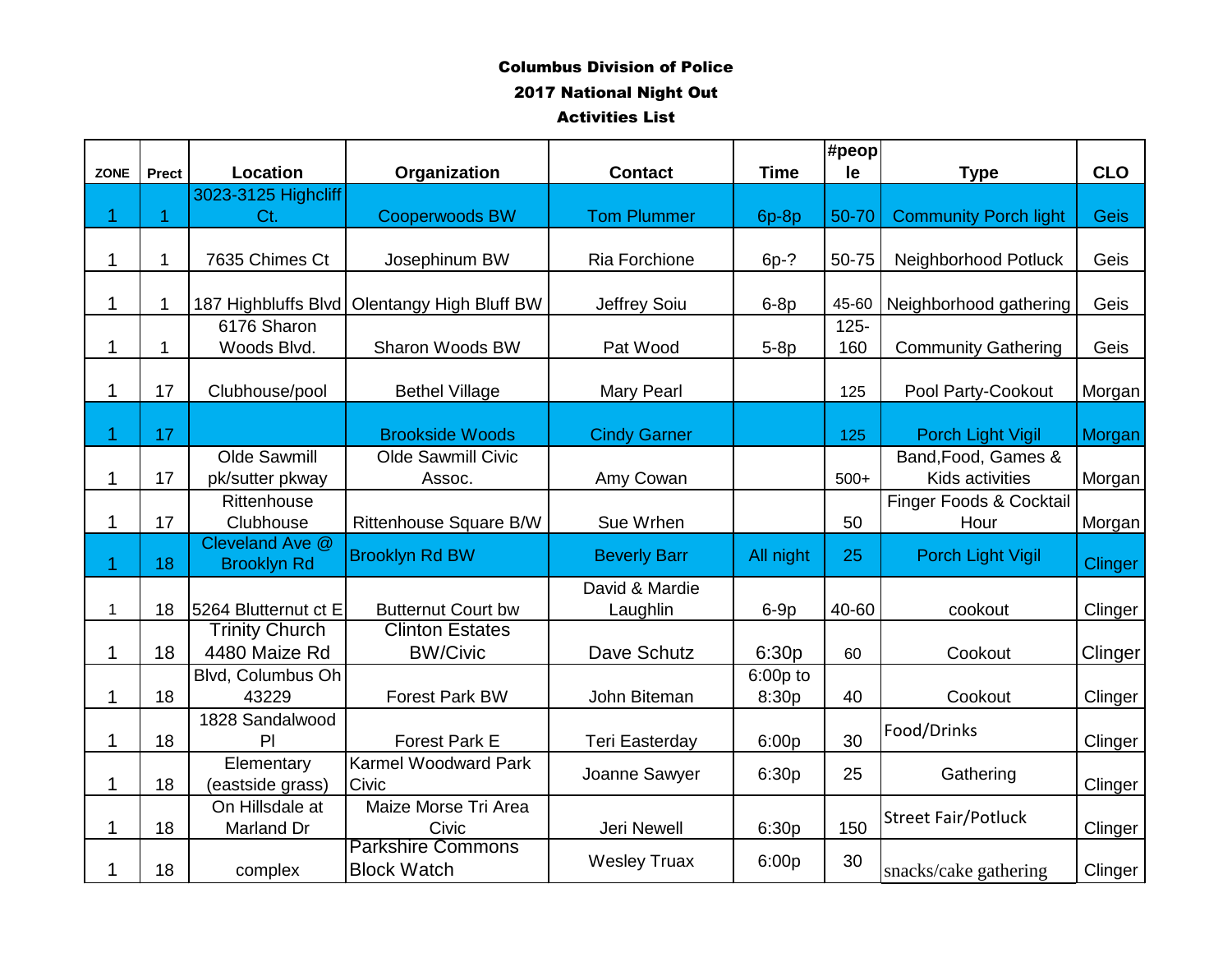|                |    | 3023-3125 Highcliff     |                             |                         |         |       |                              |              |
|----------------|----|-------------------------|-----------------------------|-------------------------|---------|-------|------------------------------|--------------|
| 1              | 1  | Ct.                     | <b>Cooperwoods BW</b>       | <b>Tom Plummer</b>      | $6p-8p$ | 50-70 | <b>Community Porch light</b> | <b>Geis</b>  |
|                |    | old pinecrest           |                             |                         |         |       |                              |              |
| $\overline{2}$ | 9  | school                  | Beechwood                   | <b>Kim Watkins</b>      | $6-8p$  | 50    | hotdogs picnic               | Zacher       |
|                |    | <b>Community lights</b> |                             |                         |         |       |                              |              |
| $\overline{2}$ | 9  | on                      | <b>Berwick</b>              | <b>Carly Woodrow</b>    |         |       | porch light                  | zacher       |
|                |    |                         |                             |                         |         |       |                              |              |
| $\overline{2}$ | 9  | Scott wood Elem         | Berwyn East                 | Lois Mier               | $5-8P$  | 3000  | cook out and party           | Zacher       |
|                |    | Johnson Park            |                             |                         |         |       | <b>Cookout and Safety</b>    |              |
| $\overline{2}$ | 9  | Middle                  | East Hampton                | <b>Luther Hayes</b>     | $5p-7p$ | 50    | Celebration                  | Zacher       |
|                |    |                         |                             |                         |         |       |                              |              |
| $\overline{2}$ | 9  | easthvn school          | Easthaven BW                | <b>Falicia Saunders</b> | $5p-8p$ | 150   | cookout                      | Zacher       |
|                |    | <b>Community lights</b> |                             |                         |         |       |                              |              |
| $\overline{2}$ | 9  | on                      | <b>Mayfair Peacekeepers</b> | <b>Pat Powell</b>       |         |       | porch light                  | Zacher       |
|                |    |                         |                             |                         |         |       |                              |              |
| $\overline{2}$ | 9  | 3100 E Broad st         | N.Eastmoor                  | Lori Sachs              | 6p-8p   | 50    | Neighborhood Picnic          | Zacher       |
|                |    | <b>Community lights</b> |                             |                         |         |       |                              |              |
| $\overline{2}$ | 9  | <b>on</b>               | <b>Remington Ridge</b>      |                         |         |       | porch lights                 | zacher       |
|                |    |                         |                             |                         |         |       |                              |              |
| $\overline{2}$ | 9  | <b>Eastmoor Pool</b>    | S.Eastmoor                  | Susan Moore             | $5p-8p$ | 50    | potluck                      | zacher       |
|                |    |                         | Hungarian                   |                         |         |       | Will display porch           |              |
| $\overline{2}$ | 13 | <b>Hungarian Vilage</b> | <b>Village BW</b>           | <b>Paula Copeland</b>   | 6p-8p   | 25    | lighting                     | Jones        |
|                |    |                         |                             |                         |         |       |                              |              |
| $\overline{2}$ | 13 | 1650 Wilson             | <b>Haag Gardens</b>         | <b>Gary Ellis</b>       | $6p-8p$ | 25    | Cookout 8/31                 | <b>Jones</b> |
|                |    | <b>Innis Gardens</b>    | <b>Innis Gardens Civic</b>  |                         |         |       | Will display porch           |              |
| $\overline{2}$ | 13 | neighborhood            | <b>Association</b>          | <b>Brenda Cummings</b>  | 6p-8p   | 25    | lighting                     | <b>Jones</b> |
|                |    | S/w corner              |                             |                         |         |       | Cookout/Discussion/Fell      |              |
| $\overline{2}$ | 13 | Obetz/Swallowfield      | <b>Ashton Point BW</b>      | <b>Bill Hothem</b>      | 6pm-?   | 20    | owship<br>Cookout/Back to    | Jones        |
|                |    |                         |                             |                         | 530p-   |       |                              |              |
| $\overline{2}$ | 13 | 1520 Watkins Rd         | <b>Marion Franlikn CA</b>   | <b>Robert Patterson</b> | 830p    | 300   | school give away             | Jones        |
|                |    |                         | <b>Merion Village Block</b> |                         |         |       |                              |              |
| $\overline{2}$ | 13 | 225 E Gates             | <b>Watch</b>                | <b>Mary Cannon</b>      | $5p-8p$ | 35    | Farmers market 8/3           | <b>Jones</b> |
| $\overline{2}$ | 13 | <b>Deshler Park</b>     | Millbrook Community BW      | Maudie Grace            | $6-8p$  | 300   | Cookout                      | Jones        |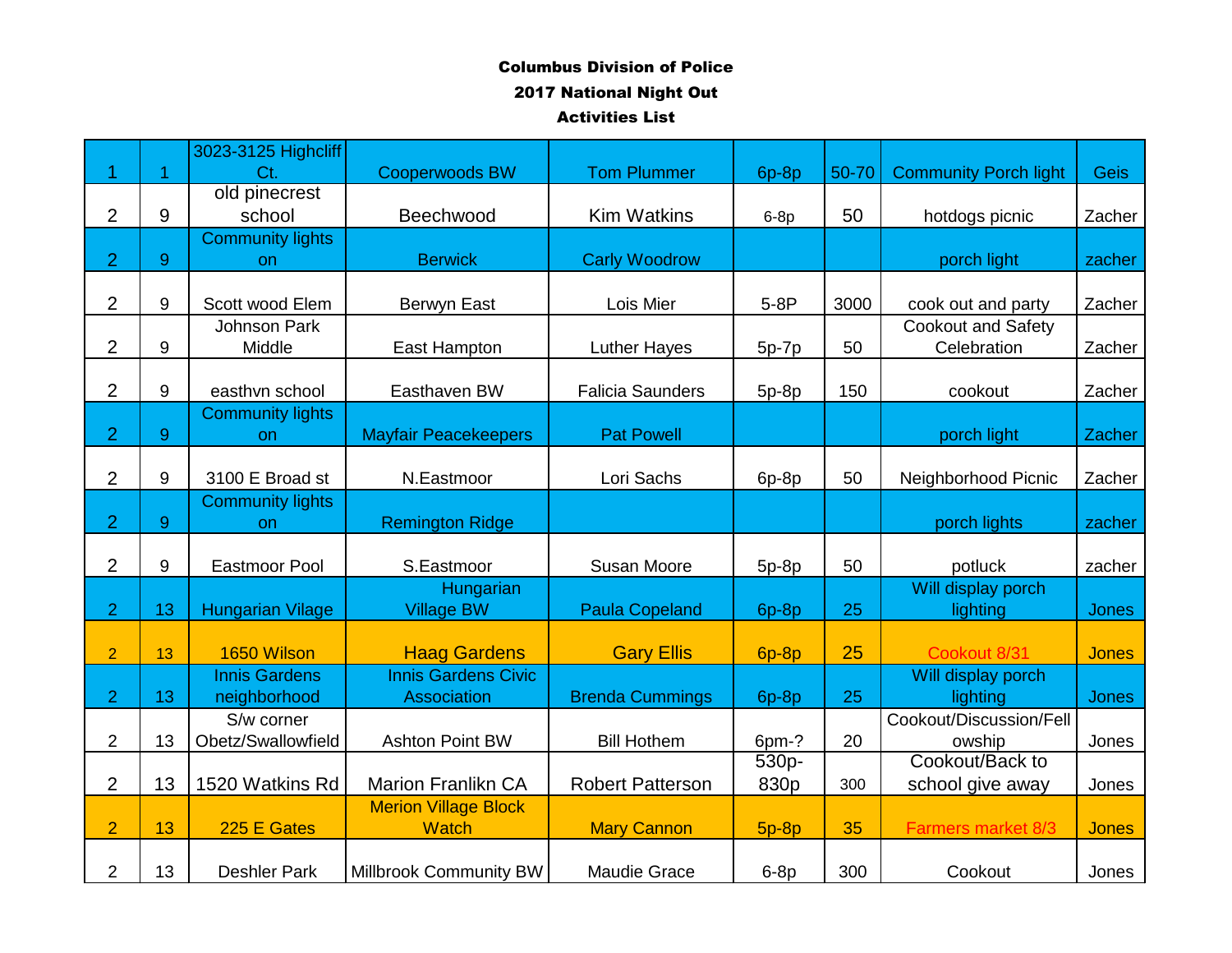|                |    | 3023-3125 Highcliff     |                               |                           |        |              |                              |                |
|----------------|----|-------------------------|-------------------------------|---------------------------|--------|--------------|------------------------------|----------------|
| 1              | 1  | Ct.                     | <b>Cooperwoods BW</b>         | <b>Tom Plummer</b>        | 6p-8p  | 50-70        | <b>Community Porch light</b> | <b>Geis</b>    |
|                |    |                         | <b>Reeb-Hosack Steelton</b>   |                           |        |              |                              |                |
| $\overline{2}$ | 13 | <b>Lions Park</b>       | Comm.                         | Donna Bates               | 6p-8p  | 100          | Cookout/Live band            | Jones          |
|                |    | <b>Indian Mound Rec</b> |                               |                           |        | $150 -$      |                              |                |
| 2              | 13 | Ctr                     | <b>Scioto Southland Civic</b> | Robin Watson              | 6p-8p  | 200          | Cookout                      | Jones          |
|                |    | <b>Indian Mound Rec</b> |                               |                           |        |              |                              |                |
| $\overline{2}$ | 13 | Ctr                     | Southern Pines BW             | <b>Becky Walcott</b>      | 6p-8p  | 75           | Cookout                      | Jones          |
|                |    |                         |                               |                           |        |              | Will display porch           |                |
| $\overline{2}$ | 13 | <b>Vassor Village</b>   | <b>Vassor Village</b>         | <b>Jim Griffin</b>        | 6p-8p  | 15           | lighting                     | <b>Jones</b>   |
|                |    | 651 Cedar Run-          |                               |                           |        | (1500        | dogs, ice cream, face        |                |
| $\overline{2}$ | 14 | Cedar Run Park          | Cedar Run Block Watch         | Jennifer Chamberlain      | 6p-9p  | total)       | painting safety              | Keckley        |
|                |    | Bradbury &              | <b>Community of Yorkshire</b> |                           |        |              | cookout & safety             |                |
| $\overline{2}$ | 14 | Devonhurst              | (COY)                         | <b>Bianca Whalen</b>      | 8-May  | 120          | education                    | Keckley        |
|                |    | 651 Cedar Run-Cedar Run |                               |                           |        |              |                              |                |
| $\overline{c}$ | 14 | Park                    | <b>Crawford Farms</b>         | <b>Barb Reilly</b>        | 6p-9p  | 200          | <b>Cookout at Park</b>       | Keckley        |
|                |    |                         |                               | <b>Judy Francisco new</b> |        |              | Lights On in                 |                |
| $\overline{2}$ | 14 | Creekstone              | <b>Creekstone BW</b>          | BW 6-30-17                | $6-9p$ | 300          | neighborhood                 | <b>Keckley</b> |
|                |    | Baptist Church 1660     | <b>Leawood Gardens BW</b>     |                           |        |              | door prizes, cook out,       |                |
| $\overline{2}$ | 14 | <b>Lattimer Drive</b>   | and Civic group               | Donna Jones               | 6p-9p  | 100          | safety kits                  | Keckley        |
|                |    | Mcnaughten              | <b>Mcnaughten commons</b>     |                           |        | home         | Lights On in                 |                |
| $\overline{2}$ | 14 | <b>Commons</b>          | <b>BW/HOA</b>                 | <b>Grace Kinnaman</b>     | 6p-9p  | $\mathbf{s}$ | neighborhood                 | <b>Keckley</b> |
|                |    |                         |                               |                           |        | home         | Lights On in                 |                |
| $\overline{2}$ | 14 | <b>Olde Orchard</b>     | <b>Olde Orchard BW</b>        | <b>Cathy Nelson</b>       | $6-9p$ | S            | neighborhood                 | <b>Keckley</b> |
|                |    |                         |                               |                           |        | home         | Lights On in                 |                |
| $\overline{2}$ | 14 | <b>Pine Hill</b>        | <b>Pine Hills Block Watch</b> | <b>Tina Hamner</b>        | 6p-9p  | $\mathbf S$  | neighborhood                 | <b>Keckley</b> |
|                |    | <b>Pincrest</b>         |                               |                           |        | home         | Lights On in                 |                |
| $\overline{2}$ | 14 | Community               | <b>Pinecrest bw</b>           | <b>Sharon Pantellis</b>   | 6p-9p  | ${\bf S}$    | neighborhood                 | <b>Keckley</b> |
|                |    |                         |                               |                           |        | home         | Lights On in                 |                |
| $\overline{2}$ | 14 | <b>Pinecrest</b>        | <b>Pinecrest BW</b>           | <b>Sharon Pantelis</b>    | $6-9p$ | s.           | neighborhood                 | <b>Keckley</b> |
|                |    | <b>Reserve at</b>       | Raserve at mcnaughten         |                           |        | home         | Lights On in                 |                |
| $\overline{2}$ | 14 | Mcnaughten              | <b>BW</b>                     | <b>Ronald Blymire</b>     | $6-9p$ | $\mathbf{s}$ | neighborhood                 | <b>Keckley</b> |
|                |    | <b>Ravines of</b>       | <b>Ravines of Mcnaughten</b>  |                           |        | home         | Lights On in                 |                |
| $\overline{2}$ | 14 | Mcnaughten              | <b>BW</b>                     | <b>Guy Lawler</b>         | $6-9p$ | ${\bf S}$    | neighborhood                 | <b>Keckley</b> |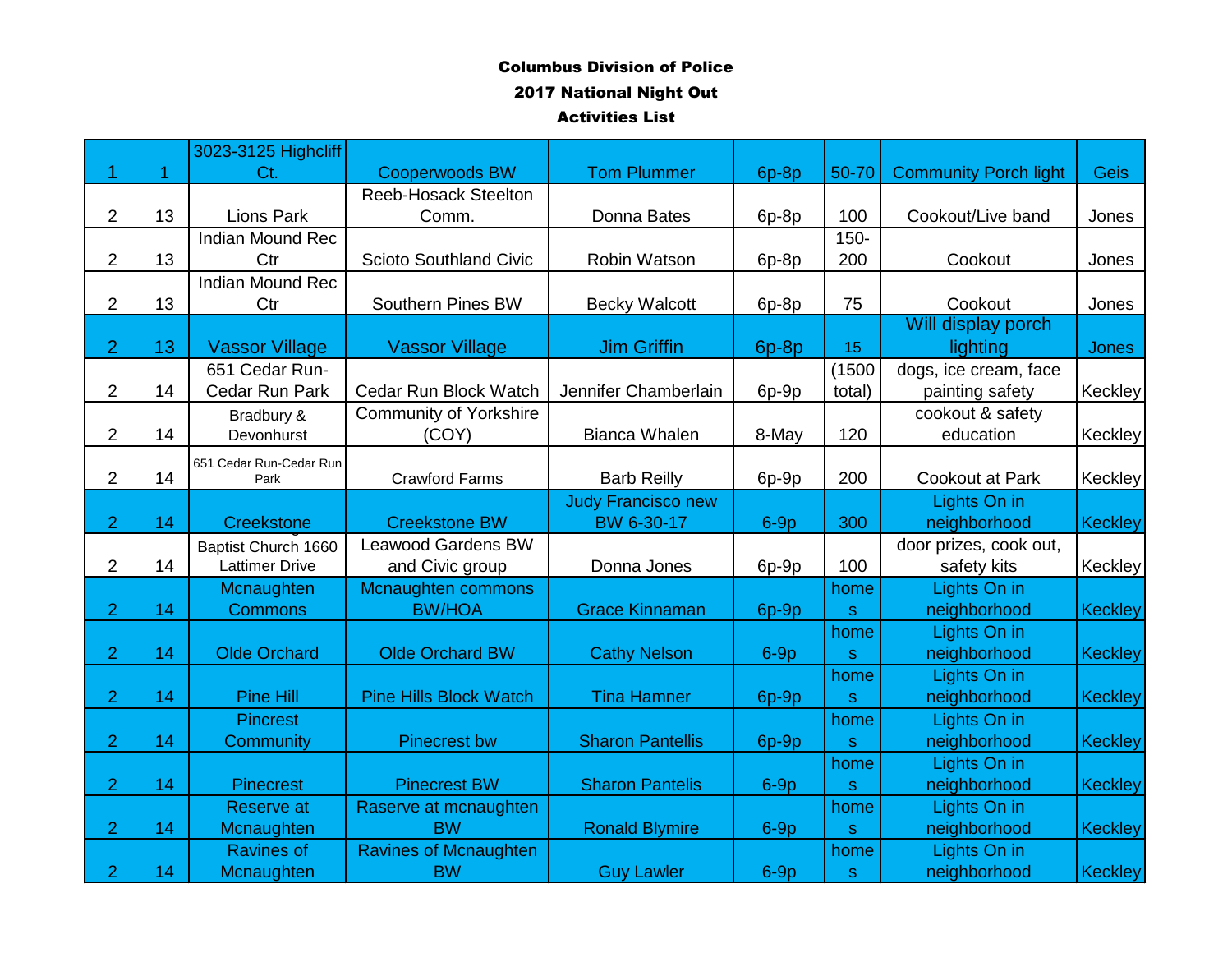|                |    | 3023-3125 Highcliff       |                           |                          |                 |              |                              |                |
|----------------|----|---------------------------|---------------------------|--------------------------|-----------------|--------------|------------------------------|----------------|
|                | 1  | Ct.                       | <b>Cooperwoods BW</b>     | <b>Tom Plummer</b>       | 6p-8p           | 50-70        | <b>Community Porch light</b> | <b>Geis</b>    |
|                |    | <b>Ravines of</b>         | Ravines of Waggoner       |                          |                 | home         | Lights On in                 |                |
| $\overline{2}$ | 14 | Waggoner                  | <b>BW</b>                 | <b>Lynne Braithwaite</b> | $6-9p$          | $\mathbf{s}$ | neighborhood                 | <b>Keckley</b> |
|                |    |                           |                           |                          |                 | home         | Lights On in                 |                |
| $\overline{2}$ | 14 | Sherwood                  | <b>Sherwood BW</b>        | <b>Heather Biggers</b>   | $6-9p$          | $\mathbf{s}$ | neighborhood                 | <b>Keckley</b> |
|                |    | <b>Walnut Heights</b>     | <b>Thunderbird Acres</b>  |                          |                 |              |                              |                |
| $\overline{2}$ | 14 | <b>Baptist Church</b>     | (TANA)                    | Sharon Ware              | 6p-9p           | 100          | Picnic, food door prizes     | Keckley        |
|                |    | 651 Cedar Run-            |                           |                          |                 |              | painting, icecream,          |                |
| $\overline{2}$ | 14 | Cedar Run Park            | <b>Waggoner Chase</b>     | Jimmy Justice            | 6p-9p           | 200          | safety education             | Keckley        |
|                |    |                           |                           |                          |                 | home         |                              |                |
| $\overline{2}$ | 14 | <b>Walnut Hill Park</b>   | <b>Walnut Hill Park</b>   | <b>Judy Riley</b>        | $6-9p$          | ${\bf S}$    | community lights on          | <b>Keckley</b> |
|                |    |                           |                           | new bw 2nd meeting       |                 | home         | Lights On in                 |                |
| $\overline{2}$ | 14 | <b>Waterford Park</b>     | <b>Waterford Park BW</b>  | 6/30/17                  | $6-9p$          | $\mathbf{s}$ | neighborhood                 | <b>Keckley</b> |
|                |    | <b>Baptist Church</b>     | <b>Willis Park Block</b>  | Flo Solomon & Kelly      |                 |              | food, door prizes, home      |                |
| $\overline{2}$ | 14 | 1660 Lattimer Drive       | Watch/Civic               | Winn                     | $6-8p$          | 100          | safety kits                  | Keckley        |
|                |    | 651 Cedar Run-            |                           |                          |                 |              | Cookout at Park, safety      |                |
| $\overline{2}$ | 14 | <b>Cedar Run Park</b>     | Woods At Jefferson        | <b>Brad Parsons</b>      | 6p-9p           | 200          | education                    | Keckley        |
|                |    | Canal                     |                           | <b>Tara Thernes/Tom</b>  | <b>July 22,</b> |              | <b>Community Cook out</b>    |                |
| $\overline{2}$ | 20 | <b>Highlands/Sherrick</b> | <b>Canal Highlands</b>    | <b>Jones</b>             | 2017 4p-        | 75           | w/activities                 | Poole          |
|                |    |                           |                           | Ed and MaryMargaret      |                 |              | Cookout, neighborhood        |                |
| $\overline{2}$ | 20 | 5152 Aquila Dr.           | <b>Gender Park BW</b>     | Kempner                  | 6p-8p           | 40           | walk                         | Poole          |
|                |    | <b>Three Rivers</b>       |                           |                          |                 |              | Porch lights on in           |                |
| $\overline{2}$ | 20 | Community                 | <b>Three Rivers</b>       | <b>Bonnie A. Draudt</b>  |                 | 100          | community                    | Poole          |
|                |    | <b>Shannon Green</b>      | <b>Village of Shannon</b> |                          |                 |              | Porch lights on in           |                |
| $\overline{2}$ | 20 | Condo                     | Green                     | <b>Sharron Thorne</b>    |                 | 100          | community                    | Poole          |
|                |    |                           |                           |                          | August 17,      |              | <b>Community event, food</b> |                |
| $\overline{2}$ | 20 | 5175 Refugee Rd.          | <b>Walnut Bluff</b>       | <b>Ava Johnson</b>       | 2017 4p-        | 200          | and activities               | Poole          |
|                |    |                           |                           |                          | August 17,      |              | <b>Community event, food</b> |                |
| $\overline{2}$ | 20 | 5175 Refugee Rd.          | <b>Walnut Heights BW</b>  | <b>Diana Bunting</b>     | 2017 4p-        | 200          | and activities               | Poole          |
|                |    | Avondale                  |                           |                          |                 |              |                              |                |
| 3              | 8  | Elementary                | Franklinton               | Regina Morin             | 6:30pm          | 400          | Event                        | Shay           |
|                |    |                           | Southwest Area            |                          |                 |              |                              |                |
| 3              | 8  |                           | Commission                | Juanita Kaufman          | $6-8p$          | 400          | Event                        | Shay           |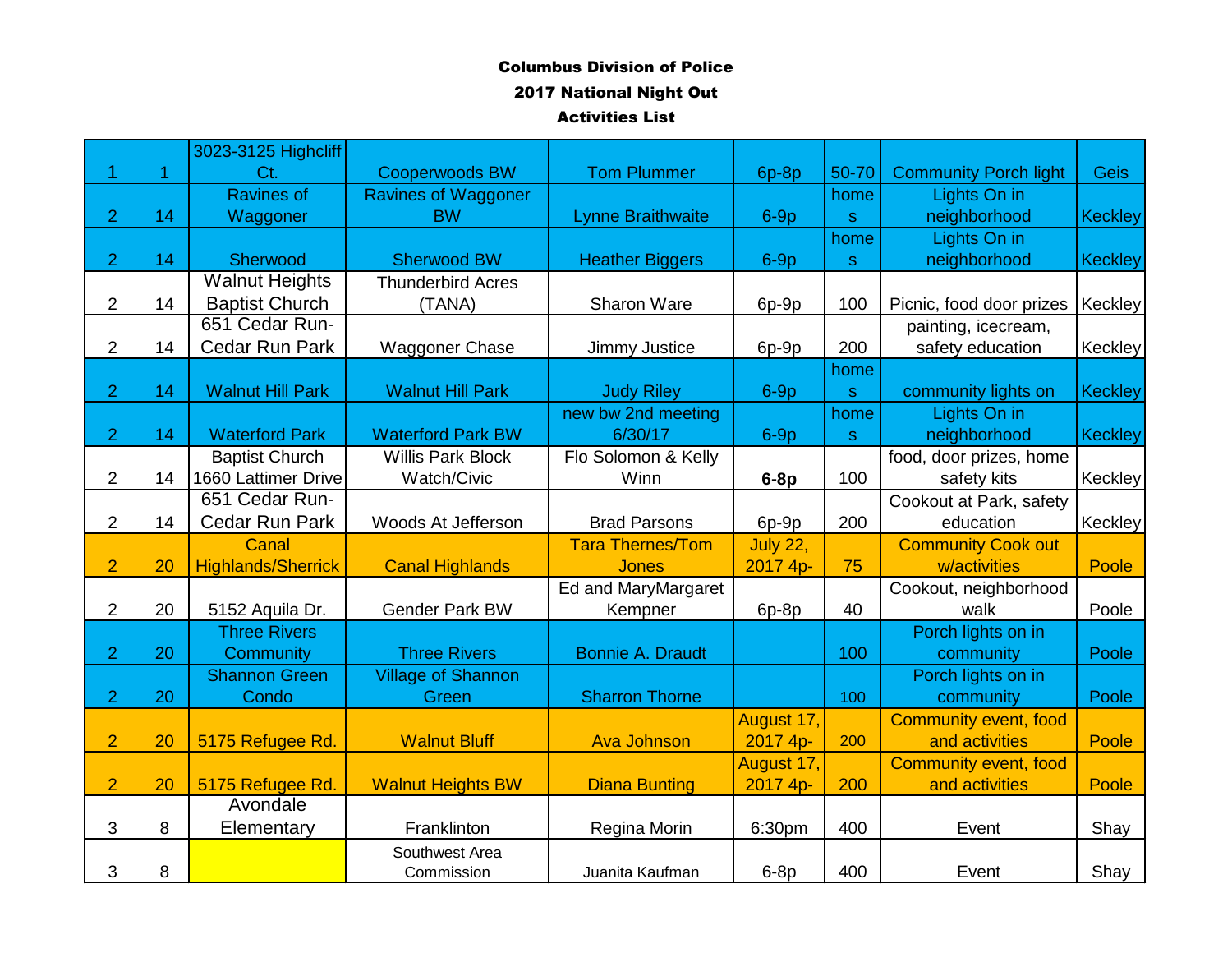|   |    | 3023-3125 Highcliff          |                             |                       |           |                |                              |                |
|---|----|------------------------------|-----------------------------|-----------------------|-----------|----------------|------------------------------|----------------|
| 1 | 1  | $Ct$ .                       | <b>Cooperwoods BW</b>       | <b>Tom Plummer</b>    | 6p-8p     | 50-70          | <b>Community Porch light</b> | <b>Geis</b>    |
| 3 | 10 | <b>Entire Area</b>           | <b>Big Run Ridge</b>        | <b>Mary Clifton</b>   | $6-8p$    |                | Porch Lights On              | Sigman         |
| 3 | 10 | <b>Entire Area</b>           | <b>Gabrielle Landing BW</b> | <b>Kathy Mundy</b>    | $6-8p$    |                | Porch Lights On              | Sigman         |
| 3 | 10 | 671 Augusta                  | Georgian Hts BW             | Keri Nuesmeyer        | $6-8p$    | 20-30          | Pot Luck                     | Sigman         |
| 3 | 10 | <b>Entire Area</b>           | <b>Halloway</b>             | <b>Jack Dewell</b>    | $6-8p$    |                | Porch Lights On              | Sigman         |
| 3 | 10 | 2400 Holt Rd                 | Holt Pk BW                  | Susan Hayslip         | $7-9p$    | $50-$<br>100   | cookout                      | Sigman         |
| 3 | 10 | Londonderry &<br>Carrigallen | Irish Hills BW              | Douglas Moody         | $6-8p$    | 50             | Cookout BW Party             | Sigman         |
| 3 | 10 | <b>Entire Area</b>           | <b>Miriam BW</b>            | <b>Terri Welch</b>    | $6-8p$    |                | Porch Lights On              | Sigman         |
| 3 | 10 | <b>Entire Area</b>           | South Wedgewood BW          | <b>Pam Weaver</b>     | $6-9p$    |                | Porch Lights On              | Sigman         |
| 3 | 10 | 2740 St. Patrick Rd          | St. Patrick BW              | <b>Barb Monk</b>      | 6p-9p     | $100 -$<br>150 | Cookout BW Party             | Sigman         |
| 3 | 10 | <b>Entire Area</b>           | <b>Westbend BW</b>          | <b>Lynlee Lybrook</b> | $6-9p$    |                | Porch Lights On              | Sigman         |
| 3 | 15 | <b>Hilliard Elem Schoo</b>   | <b>Crosscreek B/W</b>       | <b>Debi Hampton</b>   | 8/4/17-8p | 500            | <b>Cookout BW Party</b>      | <b>Paulus</b>  |
| 3 | 15 | <b>Hilliard Elem Schoo</b>   | Heritage Creek B/W          | <b>Judy Opalek</b>    |           | 20             | Cookout BW Party             | Paulus         |
| 3 | 15 | Rasberry Run                 | Rasberry Run                | Nacny Shiverdecker    | $6-8p$    | 30             | Cookout BW Party             | Paulus         |
| 3 | 15 | 3179 Dunlavin Glen           | The Glen B/W                | Robin Hersha          |           | 30             | <b>Cookout BW Party</b>      | Paulus         |
| 3 | 15 | 400 block Rockfort<br>Br     | The Glen B/W                | Robin Hersha          | $6-8p$    | 50             | <b>Cookout BW Party</b>      | Paulus         |
| 3 | 19 |                              | Campcahase B/W              | <b>Pam Weaver</b>     |           |                | Porch Lights On              | <b>Newsome</b> |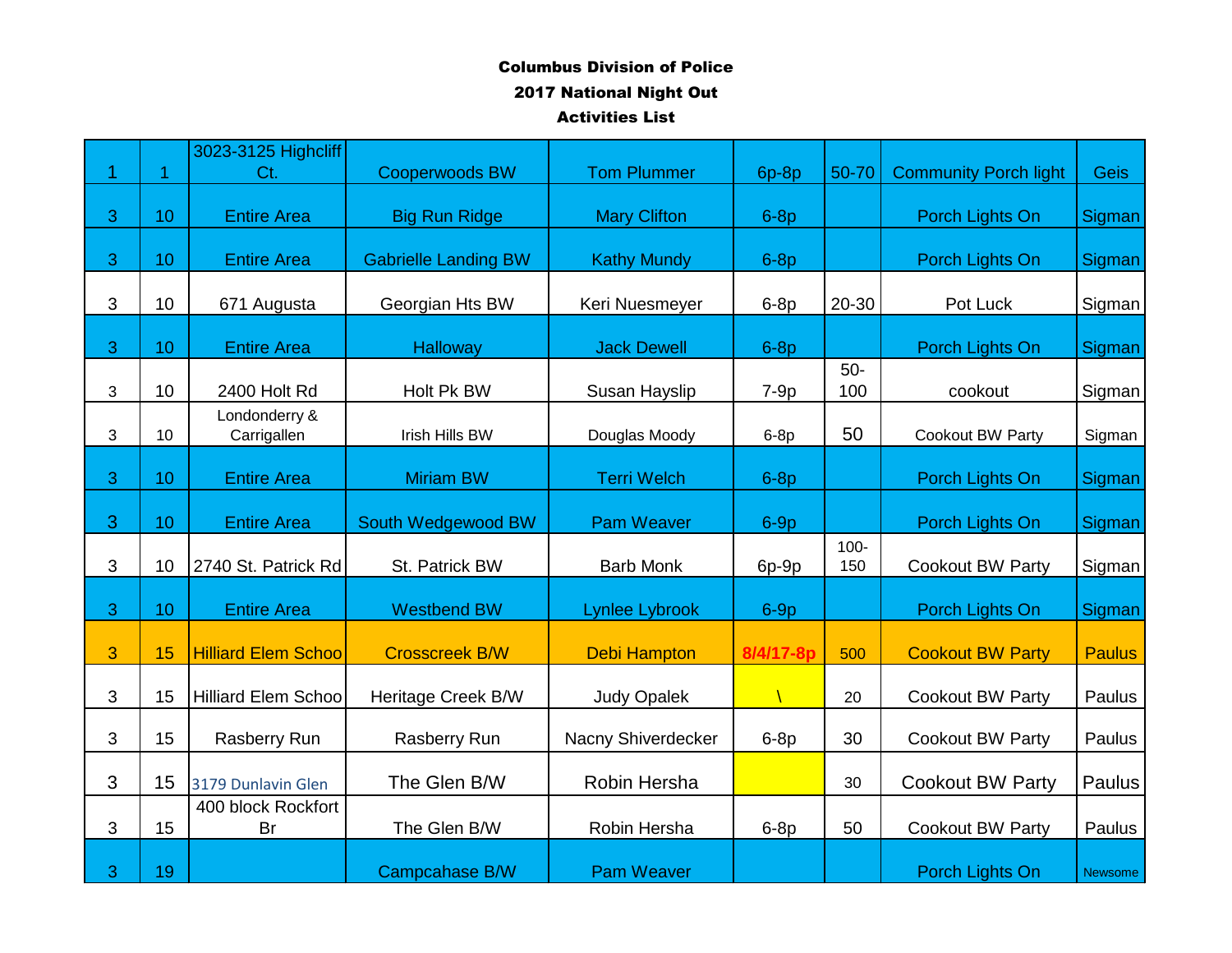|                |                | 3023-3125 Highcliff              |                                             |                                    |                |              |                                                     |                |
|----------------|----------------|----------------------------------|---------------------------------------------|------------------------------------|----------------|--------------|-----------------------------------------------------|----------------|
| 1              |                | Ct.                              | <b>Cooperwoods BW</b>                       | <b>Tom Plummer</b>                 | 6p-8p          | 50-70        | <b>Community Porch light</b>                        | <b>Geis</b>    |
| 3              | 19             |                                  | <b>Greatwestern B/W</b>                     | <b>Jay McAllister</b>              | $2p-6p$        | 500          | <b>Beach Party</b>                                  | <b>Newsome</b> |
| 3              | 19             | 700 Block S.<br>Ogden            | South Central Hilltop<br><b>Blockwatch</b>  | Lisa Boggs                         | 6-830p         | 500-<br>1000 | <b>Block Watch Party</b>                            | Newsome        |
| $\overline{4}$ | $\overline{2}$ | Neighborhood wide                | <b>Kenmore Park BW</b>                      | <b>Sam Felice</b>                  | dark           | $100+$       | Porch Light                                         | <b>C</b> Riley |
| 4              | $\overline{2}$ | 3901 Maize Rd.                   | Maize Manor B.W.                            | Elizabeth Mengali                  | $6-8p$         | 200          | Potluck style, outdoor kids<br>area, CFD smokehouse | C Riley        |
| $\overline{4}$ | 4              | Neighborhood wide                | 5th by Northwest<br>Commission              | <b>Ashley Hofmaster</b>            |                | $50+$        | Lights on                                           | <b>Smith</b>   |
| 4              | 4              | <b>Goodale Park</b>              | <b>Circles Blockwatch</b>                   | Lyle Saylor                        | 6p-8p          | $100+$       | combined with the Short<br>North BW                 | Smith          |
| 4              | 4              | <b>Goodale Park</b>              | <b>Harrison West Society</b>                | <b>Tim Price</b>                   | 6p-8p          |              | combined with the Short<br>North BW                 | Smith          |
| 4              | 4              | <b>Goodale Park</b>              | Italian Village BW                          | Audra Wheeler                      | 6p-8p          | $100+$       | combined with the Short<br>North BW                 | Smith          |
| 4              | 4              | luka Ravine                      | <b>Iuka Ravine Area BW</b>                  | <b>Vickie Starbuck</b>             |                | $25+$        | Light food and<br>refreshments                      | Smith          |
| 4              | 4              | Goodale Park                     | Short North BW                              | Nicci Adelmeyer/Leigh<br>Oldershaw | 6p-8p          | $100+$       | Light food and<br>refreshments                      | Smith          |
| 4              | 4              | Goodale Park                     | <b>Short North Civic</b><br>Association     | <b>Jeff Smith</b>                  | 6p-8p          | $100+$       | combined with the Short<br>North BW                 | Smith          |
| 4              | 5              | Duxberry school                  | Argyle Park Civic                           | Gloria Anderson                    | $6-8P$         | $50-$<br>100 | <b>COOKOUT</b>                                      |                |
| 4              | 5              | Bethesda Ave                     | <b>Brittany Hill Civic Assoc</b>            | Shelia Tillman                     | $6-8P$         | $50-$<br>100 | <b>COOKOUT</b>                                      |                |
| 4              | 5              | <b>MARIANA-TONI</b>              | <b>Woodland Holt BW</b>                     | Reggie McMillian                   | $6-8P$         | $50-$<br>100 | <b>COOKOUT</b>                                      |                |
| 5              | $\overline{7}$ | neighborhood                     | <b>Historic Poindexter</b><br>Community B/W | Sandra Wade                        | 6pm-<br>8:30pm |              | <b>Community Porch</b><br>Gathering                 | Jackso<br>n.   |
| 5              | $\overline{7}$ | N 9th between 4th<br>and Gibbard | Milo Grogan BW                              | Maria Lee                          | $6-8P$         |              | cookout                                             | Jackso<br>n    |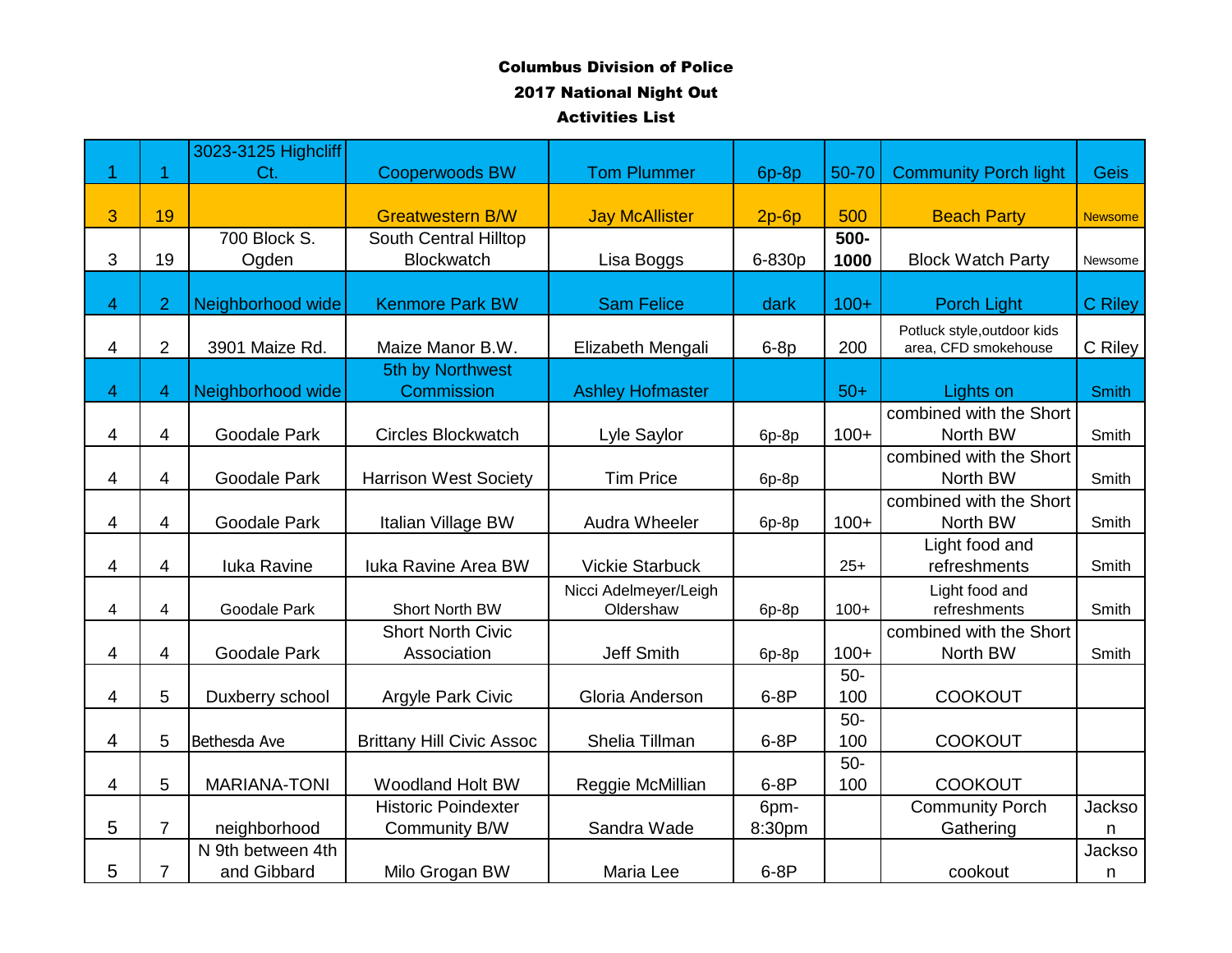|   |                | 3023-3125 Highcliff     |                                  |                      |             |           |                                   |               |
|---|----------------|-------------------------|----------------------------------|----------------------|-------------|-----------|-----------------------------------|---------------|
|   | 1              | Ct.                     | <b>Cooperwoods BW</b>            | <b>Tom Plummer</b>   | $6p-8p$     | 50-70     | <b>Community Porch light</b>      | <b>Geis</b>   |
|   |                | (Lord Jesus Christ      |                                  |                      |             | adults    | <b>Community Gathering</b>        | <b>Jackso</b> |
| 5 | $\overline{7}$ | Church)                 | Milo-Grogan Block-Watch          | Maria Lee            | 6pm-8pm     | $/50-$    | and Cookout                       | n             |
|   |                |                         | <b>Improvement District</b>      |                      |             |           | <b>Community School</b>           | Jackso        |
| 5 | $\overline{7}$ | 1056 Atcheson St        | Assoc.                           | Al Edmondson         | 6pm-8pm     | $100+$    | <b>Supply Giveaway</b>            | n             |
|   |                | Miami and E. Long       | <b>NOBO Homes Resident</b>       |                      |             |           |                                   | Jackso        |
| 5 | $\overline{7}$ | St.                     | Asooc.                           | Kaitlyn Finneran     | 6pm-8pm     | 20-30     | <b>Community Cookout</b>          | n             |
|   |                | <b>Greater Christ</b>   | Shepard Community                |                      |             |           | <b>Community Gathering</b>        | Jackso        |
| 5 | $\overline{7}$ | temple                  | Civic assoc.                     | Douglas McDonald     | 5pm-8pm     | $100+$    | and Cookout                       | n             |
|   |                |                         | <b>Woodland Park Garden</b>      |                      |             |           | Porch Lights and                  | <b>Jackso</b> |
| 5 | $\overline{7}$ | Neighborhood            | Civic Assoc.                     | <b>Joe Weingart</b>  | 5pm-8pm     | $15 - 20$ | community walk                    | n.            |
|   |                | 1368 E. Deshler         |                                  |                      |             |           |                                   | Medley        |
| 5 | 11             | Ave.                    | <b>Deshler Park Civic</b>        | <b>Maudie Grace</b>  | 3pm-9pm     | 200       | Community gathering               | #142          |
|   |                |                         | <b>Driving Park Civic</b>        |                      |             |           |                                   | Medley        |
| 5 | 11             | 1100 Rhoads             | Association                      | John Whitten         | $5-8p$      | 300       | <b>Celebration/ Cook Out</b>      | #142          |
|   |                | 1111 E. Stewart         |                                  |                      | 6:30pm /    |           | Cook Out, Music &                 | Medley        |
| 5 | 11             | Ave.                    | Edgewood Blockwatch              | <b>Ted Welch</b>     | 8:00 pm     | 100       | fellowship                        | #142          |
|   |                |                         |                                  |                      |             |           |                                   | <b>Medley</b> |
| 5 | 11             | <b>German Village</b>   | <b>German Village Society</b>    | <b>Dan Glasener</b>  | 8pm-12a     | 400       | <b>Porch Lights</b>               | #142          |
|   |                | <b>Parsons Ave and</b>  |                                  |                      | $8/3/17$ 5- |           |                                   | <b>Medley</b> |
| 5 | 11             | <b>Gates Street</b>     | <b>Merion Village Blockwatch</b> | <b>Mary Cannon</b>   | <b>730p</b> | 100       | ice cream social                  | #142          |
|   |                |                         | <b>Schumacher Place Civic</b>    |                      |             |           |                                   | <b>Medley</b> |
| 5 | 11             | <b>Schumacher Place</b> | Association                      | <b>Brenda Gishil</b> | 8p-12a      | 400       | <b>Porch Lights</b>               | #142          |
|   |                |                         | <b>South Central Commons</b>     |                      |             |           | <b>Community gathering having</b> | <b>Medley</b> |
| 5 | 11             | 1297 Parsons Ave.       | <b>And Gateway Square</b>        | <b>Leah Moehlman</b> | 6pm         | 200       | event Sat. July 29th              | #142          |
|   |                | Main and Lucile         |                                  |                      |             |           | garden cleanup and                |               |
| 5 | 12             | McIntire                | <b>Berkeley Road BW</b>          | Antoinette Savage    |             | 10        | mural painting                    | Kalous        |
|   |                |                         |                                  |                      |             |           |                                   |               |
| 5 | 12             | 1100 rhoads ave         | Driving Park Block Watch         | John Whitten         | $5-8p$      | 200       | cookout                           | kalous        |
|   |                |                         | <b>Franklin Park Block</b>       |                      |             |           |                                   |               |
| 5 | 12             | <b>BW</b> area          | <b>Watch</b>                     | <b>Susan Wilson</b>  |             | 100       | porch Lights                      | <b>Kalous</b> |
|   |                | Livingston and          | Livingston Ave Area              |                      |             |           |                                   |               |
| 5 | 12             | Rhoades                 | Commission                       | Geno                 |             | 100       | cookout                           | Kalous        |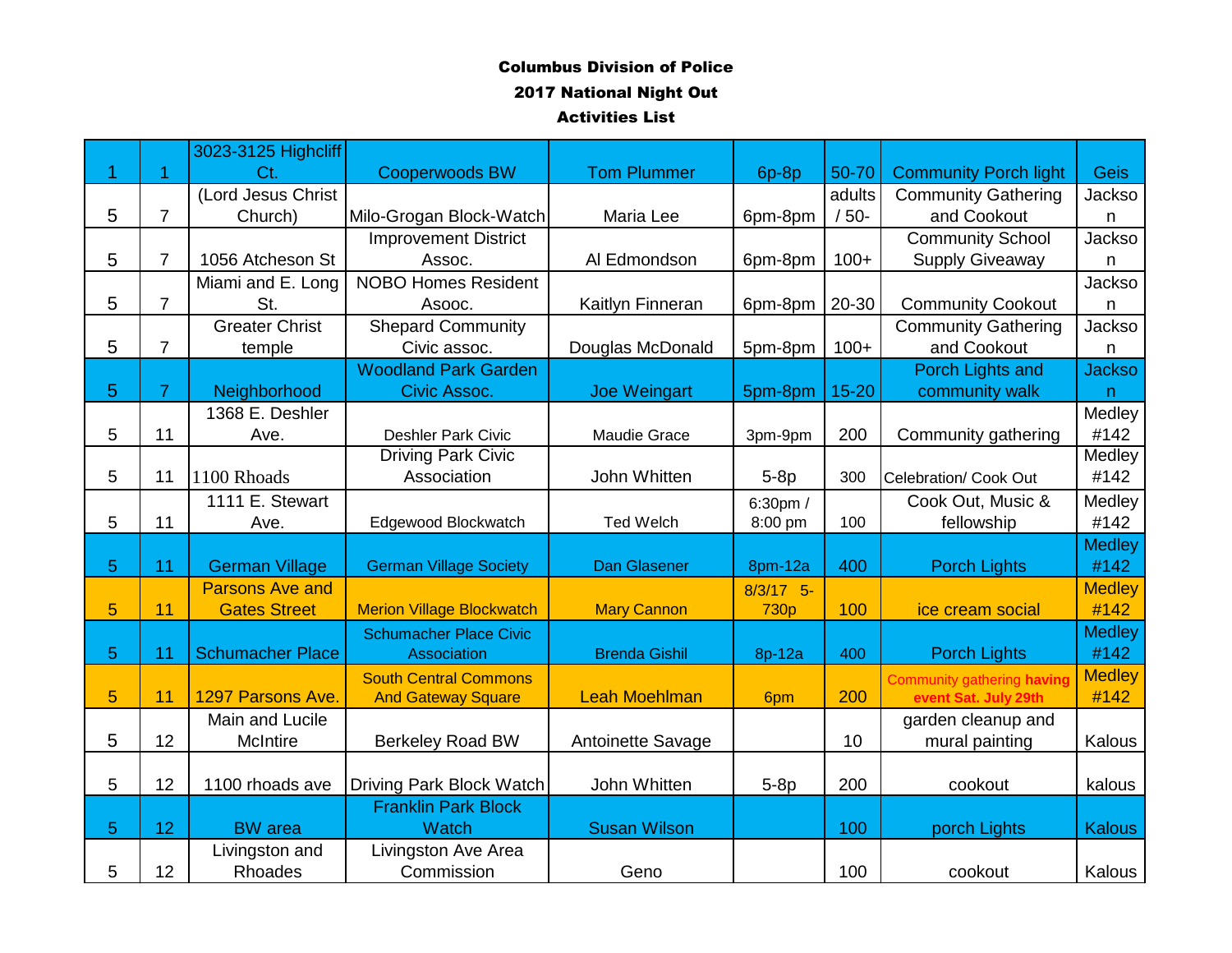|                |    | 3023-3125 Highcliff  |                                |                       |       |       |                              |               |
|----------------|----|----------------------|--------------------------------|-----------------------|-------|-------|------------------------------|---------------|
| 1              | 1  | Ct.                  | <b>Cooperwoods BW</b>          | <b>Tom Plummer</b>    | 6p-8p | 50-70 | <b>Community Porch light</b> | <b>Geis</b>   |
|                |    |                      | Neighborhood                   |                       |       |       |                              |               |
| 5              | 12 | 640 S Ohio           | <b>Improvement Association</b> | Mary Simon            |       | 15    | cookout                      | Kalous        |
| 5              | 12 | <b>BW Area</b>       | Morrison Hill Block Watch      | <b>Roy Slaymaker</b>  |       | 50    | porch Lights                 | Kalous        |
|                |    |                      | <b>Ohio Parsons Block</b>      |                       |       |       |                              |               |
| 5 <sup>5</sup> | 12 |                      | Watch                          | <b>Kathy Webb</b>     |       | 45    | porch lights                 | <b>Kalous</b> |
| 5              | 12 | <b>BW</b> area       | S/O Main Block Watch           | <b>Kathleen Baily</b> |       | 45    | porch Lights                 | Kalous        |
|                |    |                      |                                |                       |       |       |                              |               |
| 5              | 12 | 1670 E Main          | S/O Main Civic                 | Norman Brown          |       | 30    | cookout                      | Kalous        |
|                |    | <b>Franklin Park</b> |                                |                       |       |       | trucks/music/safety          |               |
| 5              | 12 | Conservatory         | <b>Trolly Barn</b>             | James Flannery        | 6p-8p | 100   | presentation                 | Kalous        |
| 5              | 16 | Harrison Ave.        | <b>Harrison West Socity</b>    | <b>Tim Price</b>      | 6p-8p | 50    | lights                       | Peck          |
|                |    |                      |                                |                       |       |       |                              |               |
| 5              | 16 | 155 W. Main St       | <b>Waterford Condo</b>         | D.Mead                | 6p-8p | 100   | lights                       | Peck          |
|                |    |                      |                                |                       |       |       |                              |               |
|                |    |                      |                                |                       |       |       |                              |               |
|                |    |                      |                                |                       |       |       |                              |               |
|                |    |                      |                                |                       |       |       |                              |               |
|                |    |                      |                                |                       |       |       |                              |               |
|                |    |                      |                                |                       |       |       |                              |               |
|                |    |                      |                                |                       |       |       |                              |               |
|                |    |                      |                                |                       |       |       |                              |               |
|                |    |                      |                                |                       |       |       |                              |               |
|                |    |                      |                                |                       |       |       |                              |               |
|                |    |                      |                                |                       |       |       |                              |               |